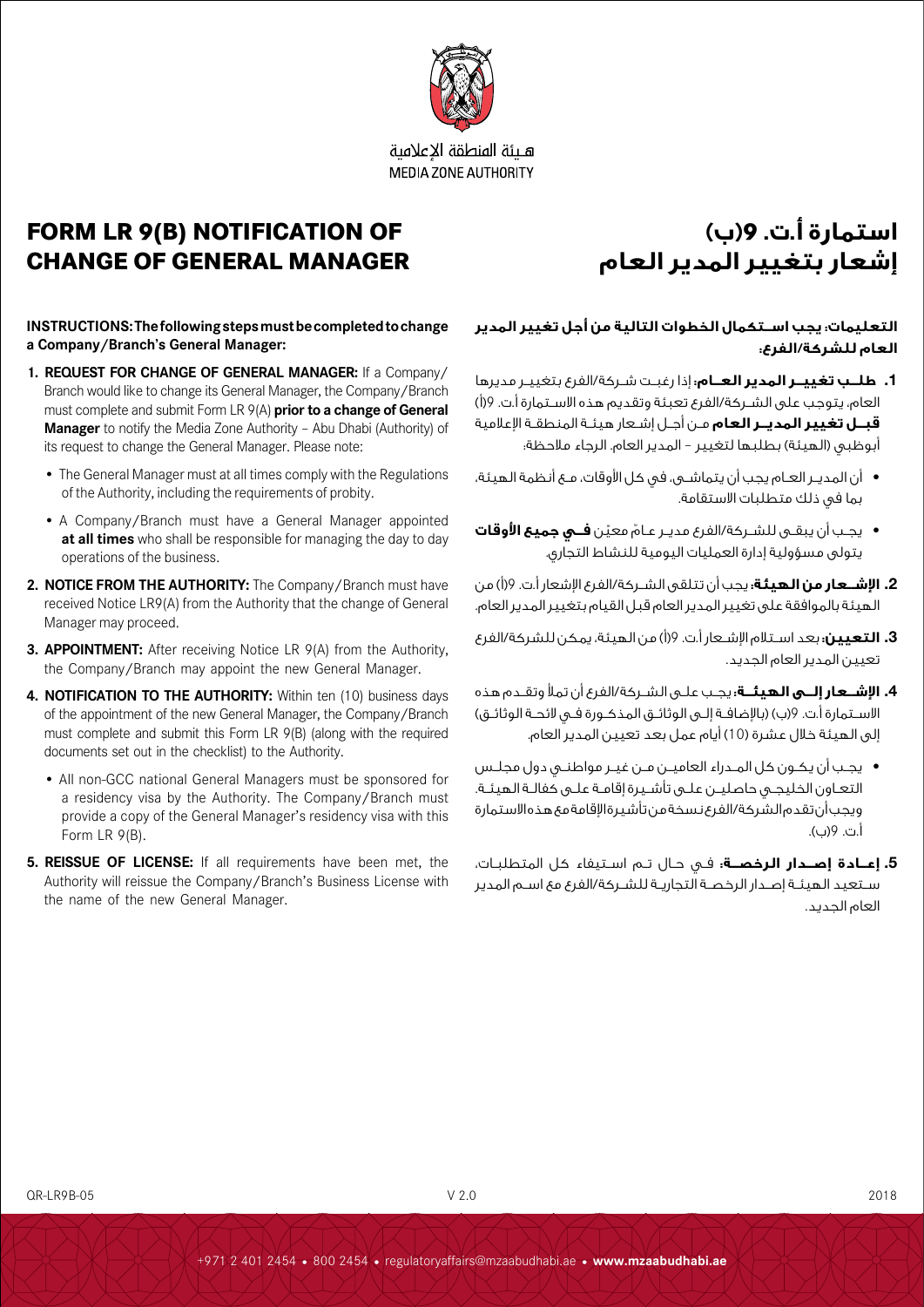# هـيئة المنطقة الإعلامية MEDIA ZONE AUTHORITY

# **الجزء أ: تفاصيل الشركة DETAILS COMPANY :A PART**

**الجزء ب: إقالة المدير العام**

**الجزء ت: تعيين المدير العام** يرجى توفير تفاصيل المدير العام الجديد

يرجى توفير تفاصيل المدير العام الذي تمت إقالته

| Registration Number | رقم السجل |
|---------------------|-----------|
| Company Name        | سم الشركة |

### **PART B: REMOVAL OF GENERAL MANAGER**

Please complete details of the removed General Manager.

| Name                     |               | الاسم                           |
|--------------------------|---------------|---------------------------------|
| <b>UAE Mobile Number</b> |               | رقم الهاتف<br>المتحرك الإماراتي |
| Email                    |               | البريد الإلكتروني               |
| Nationality              | Please Select | الجنسية                         |
| Passport Number          |               | رقم جواز السفر                  |
| Residential Address:     |               | مكان الإقامة                    |

# **PART C: APPOINTMENT OF GENERAL MANAGER**

Please complete details of the new General Manager.

| Name                                      |               | الاسم                           |
|-------------------------------------------|---------------|---------------------------------|
| UAE Mobile Number                         |               | رقم الهاتف<br>المتحرك الإماراتي |
| Email                                     |               | البريد الإلكتروني               |
| Nationality                               | Please Select | الجنسية                         |
| Passport Number                           |               | رقم جواز السفر                  |
| <b>Residential Address</b>                |               | مكان الإقامة                    |
| Date of Appointment<br>of General Manager |               | تاريخ تعيين<br>المدير العام     |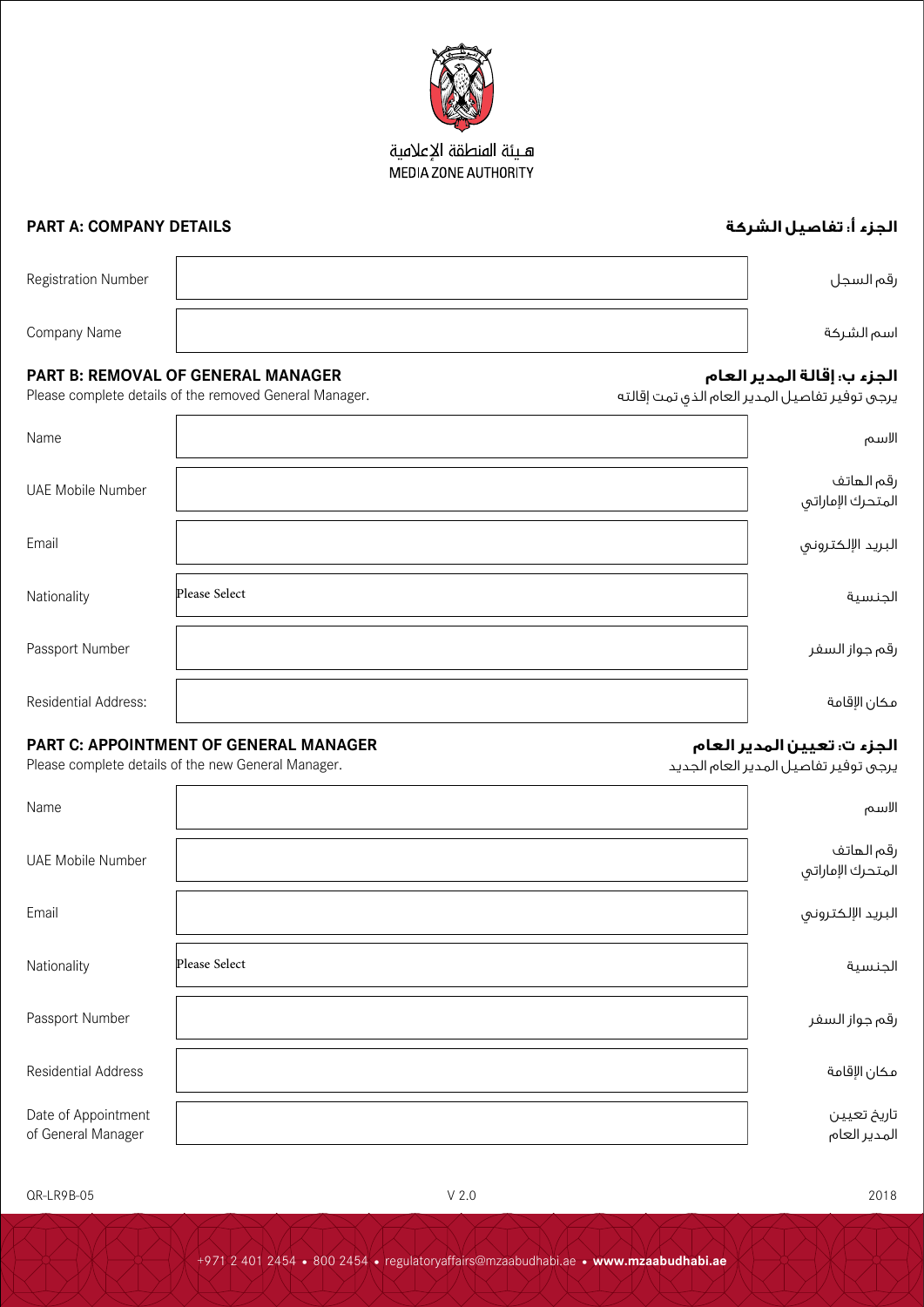

## هلئة المنطقة الاعلامية **MEDIA ZONE AUTHORITY**

## **الجزء ث: الئحة الوثائق CHECKLIST DOCUMENT :D PART**

with the Certification Policy detailed below.

- توكيــــل عــــام للمدير العــــام الجديد يحــــدد صالحيته للعمــــل بالنيابة عن الشــــركة/الفرع. يجب أن يتم التوكيل أمــــام الكاتب العدل )وتصديقه في حال كان قد تم توقيعه أمام كاتب عدل خارج الإمارات العربية المتحدة).
- نموذج عن توقيع المدير العام الجديد يتم التوقيع أمام مفوض ترخيص الشــركات (وأن يكون موثقاً إذا كانت الوثيقة مصدقة لدى الكاتب العدل خارج دولة الإمـــارات العربية المتحدة) أو مصدقـــاً كتوقيع صحيح من قبل ٍ محام وفق سياسة التصديق الموضحة تفاصيلها أدناه.
	- نسخة من تأشيرة اإلقامة للمدير العام الجديد مكفوال من الهيئة.
- نسخة عن اإلشعار أ.ت. 9)أ( من الهيئة توافق فيه على المدير العام الجديد.

### **الجزء ج: التصريح DECLARATION :E PART**

General Manager.

the Authority.

I declare and agree that:

i. I am legally authorized to sign this Form LR 9(B) on behalf of the Company/Branch;

 $\Box$  Power of Attorney for the new General Manager, setting out his/ her authority to act on behalf of the Company/Branch. This must be notarised (and legalized if the document is notarized outside the UAE).  $\Box$  Specimen signature of the new General Manager. This must be notarised (and legalized if the document is notarized outside the UAE) or be certified as a true signature by a lawyer in accordance

□ Copy of the new General Manager's residency visa sponsored by

 $\Box$  Copy of Notice LR 9(A) from the Authority approving the new

- ii. all information submitted (including attachments) as part of this Form LR 9(B) is complete and accurate to the best of my knowledge and belief;
- iii. all information submitted (including any attachments) may be disclosed to parties who will be involved in the processing of this Form LR 9(B) and may also be disclosed by the Registrar or the Media Zone Authority – Abu Dhabi to a third party as required; and
- iv. the Media Zone Authority Abu Dhabi or any of its representatives may contact me regarding this Form LR 9(B) or any other matter.

ّ أصرح وأوافق:

- i. بأنني أملك تفويضًا قانونيًا للتوقيع على االستمارة أ.ت. 9)ب( بالنيابة عن الشركة/الفرع؛
- ii. بأنّ كل المعلومات المذكورة في هذه الاستمارة (بالإضافة إلى أي وثائق مرفقة) باعتبارها جزءاً من هذه الاستمارة أ.ت. 9(ب) هي كاملة ودقيقة في حدود علمي واعتقادي؛
- iii. بأنّه يجوز نقل كافة المعلومات المذكورة في هذه الاستمارة (بالإضافة إلى أي وثائق مرفقة) إلى أطراف معنية بمعالجة هذه الاستمارة أ.ت. 9)ب(كما أنه يجوز اإلفصاح عنها من قبل مفوض ترخيص الشركات أو هيئة المنطقة اإلعالمية – أبوظبي إلى الغير حسب ما هو ضروري؛ و
- iv. بأنّه يجوز لهيئة المنطقة الإعلامية أبوظبي أو أي من ممثليها أن يتصل بي بخصوص هذه الاسـتمارة أ.ت. 9(ب) أو أي شأن آخر ذي صلة.

| Name of Director | اسم المدير |
|------------------|------------|
| Signature        | التوقيع    |
| Date             | التاريخ    |